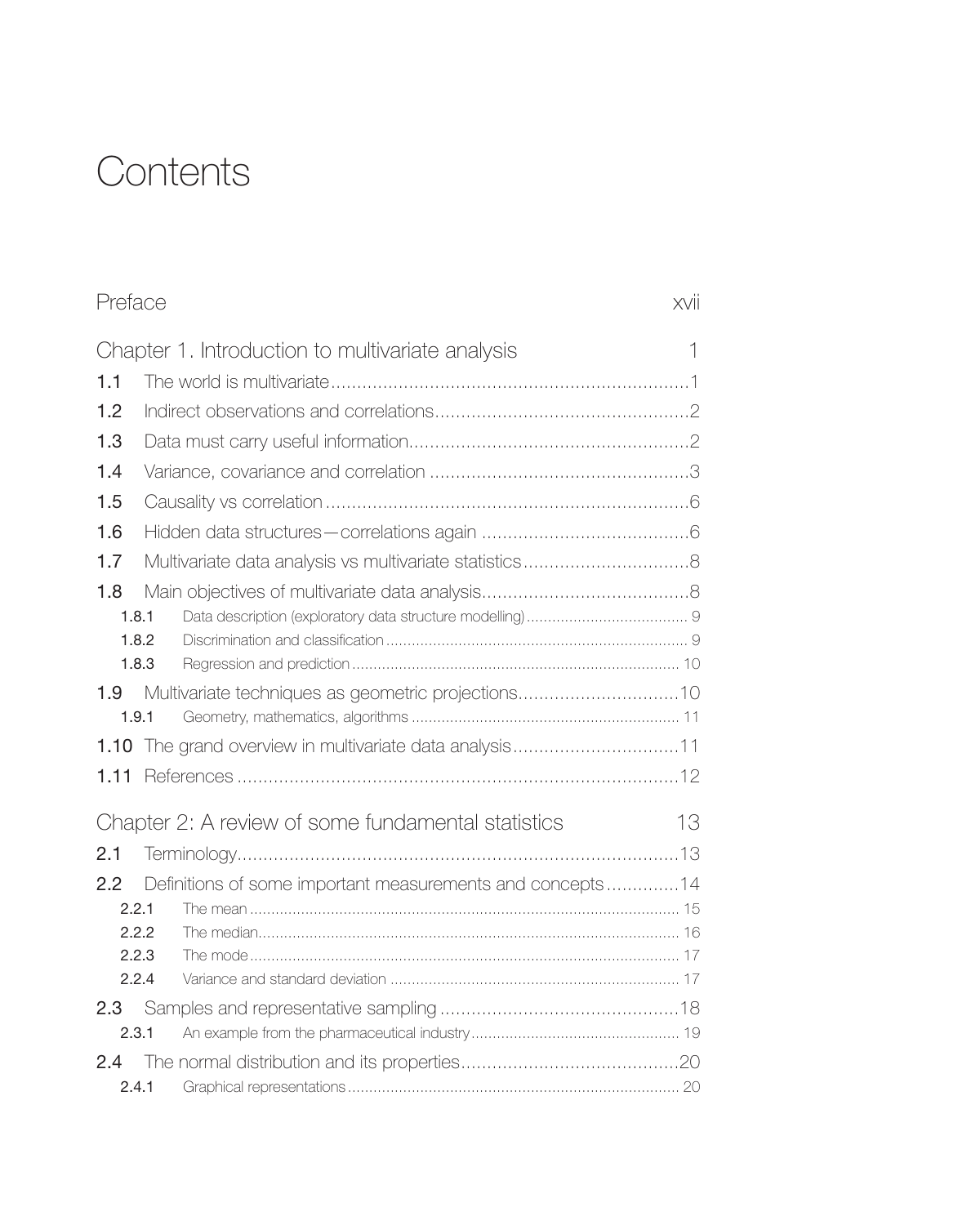<span id="page-1-0"></span>

| 2.5 |       |                                                                     |     |
|-----|-------|---------------------------------------------------------------------|-----|
|     | 2.5.1 |                                                                     |     |
|     | 2.5.2 |                                                                     |     |
|     | 2.5.3 |                                                                     |     |
|     | 2.5.4 |                                                                     |     |
|     | 2.5.5 |                                                                     |     |
| 2.6 |       | An introduction to time series and control charts45                 |     |
| 2.7 |       | Joint confidence intervals and the need for multivariate analysis48 |     |
| 2.8 |       |                                                                     |     |
| 2.9 |       |                                                                     |     |
|     |       | Chapter 3: Theory of Sampling (TOS)                                 | 53  |
| 3.1 |       |                                                                     | .54 |
| 3.2 |       |                                                                     |     |
|     | 3.2.1 |                                                                     |     |
|     | 3.2.2 |                                                                     |     |
| 3.3 |       |                                                                     |     |
| 3.4 |       | Total Sampling Error (TSE)-Fundamental Sampling Principle (FSP) 58  |     |
| 3.5 |       |                                                                     |     |
| 3.6 |       | Replication experiment-quantifying sampling errors61                |     |
| 3.7 |       |                                                                     |     |
| 3.8 |       |                                                                     |     |
|     | 3.8.1 | Appendix A. Terms and definitions used in the TOS literature 65     |     |
| 3.9 |       |                                                                     |     |
| 69  |       | Chapter 4: Fundamentals of principal component analysis (PCA)       |     |
| 4.1 |       |                                                                     |     |
| 4.2 |       |                                                                     |     |
|     | 4.2.1 |                                                                     |     |
|     | 4.2.2 |                                                                     |     |
|     | 4.2.3 |                                                                     |     |
| 4.3 |       |                                                                     |     |
| 4.4 |       |                                                                     |     |
|     | 4.4.1 |                                                                     |     |
|     | 4.4.2 |                                                                     |     |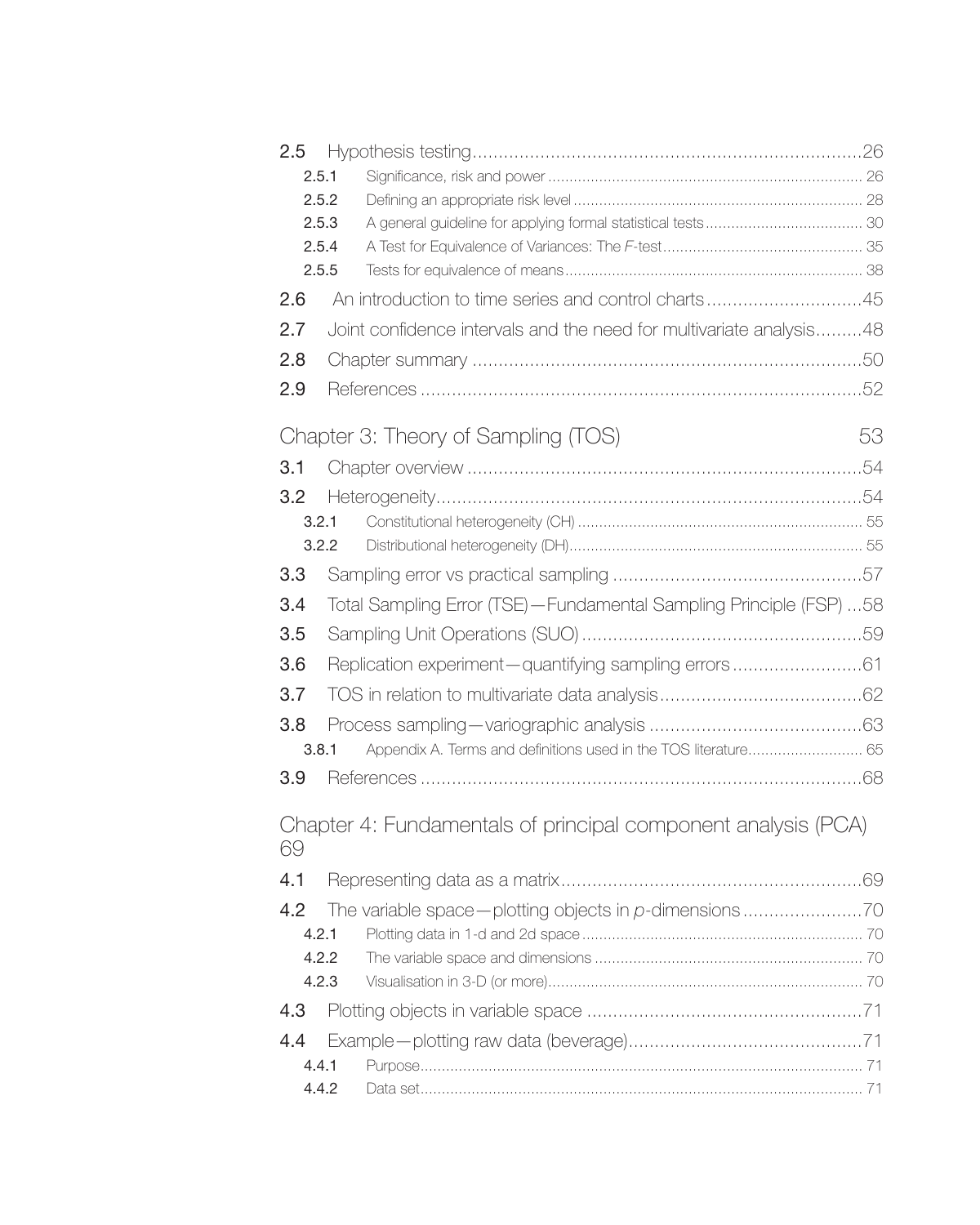<span id="page-2-0"></span>

| 4.5     |                                                  |  |
|---------|--------------------------------------------------|--|
| 4.5.1   |                                                  |  |
| 4.5.2   |                                                  |  |
| 4.6     | Extension to higher-order principal components75 |  |
| 4.7     | Principal component models-scores and loadings76 |  |
| 4.7.1   |                                                  |  |
| 4.7.2   |                                                  |  |
| 4.7.3   |                                                  |  |
| 4.7.4   |                                                  |  |
| 4.7.5   |                                                  |  |
| 4.8     |                                                  |  |
| 4.9     |                                                  |  |
| 4.9.1   |                                                  |  |
| 4.9.2   |                                                  |  |
|         |                                                  |  |
| 4.10.1  |                                                  |  |
| 4.10.2  |                                                  |  |
| 4.10.3  |                                                  |  |
|         |                                                  |  |
| 4.11.1  |                                                  |  |
| 4.11.2  |                                                  |  |
| 4.11.3  |                                                  |  |
|         |                                                  |  |
| 4.12.1  |                                                  |  |
| 4.12.2  |                                                  |  |
| 4.12.3  |                                                  |  |
| 4.12.4  |                                                  |  |
| 4.12.5  |                                                  |  |
| 4.12.6  |                                                  |  |
| 4.12.7  |                                                  |  |
| 4.12.8  |                                                  |  |
| 4.12.9  |                                                  |  |
| 4.12.10 |                                                  |  |
| 4.12.11 |                                                  |  |
|         |                                                  |  |
|         |                                                  |  |
|         |                                                  |  |
|         |                                                  |  |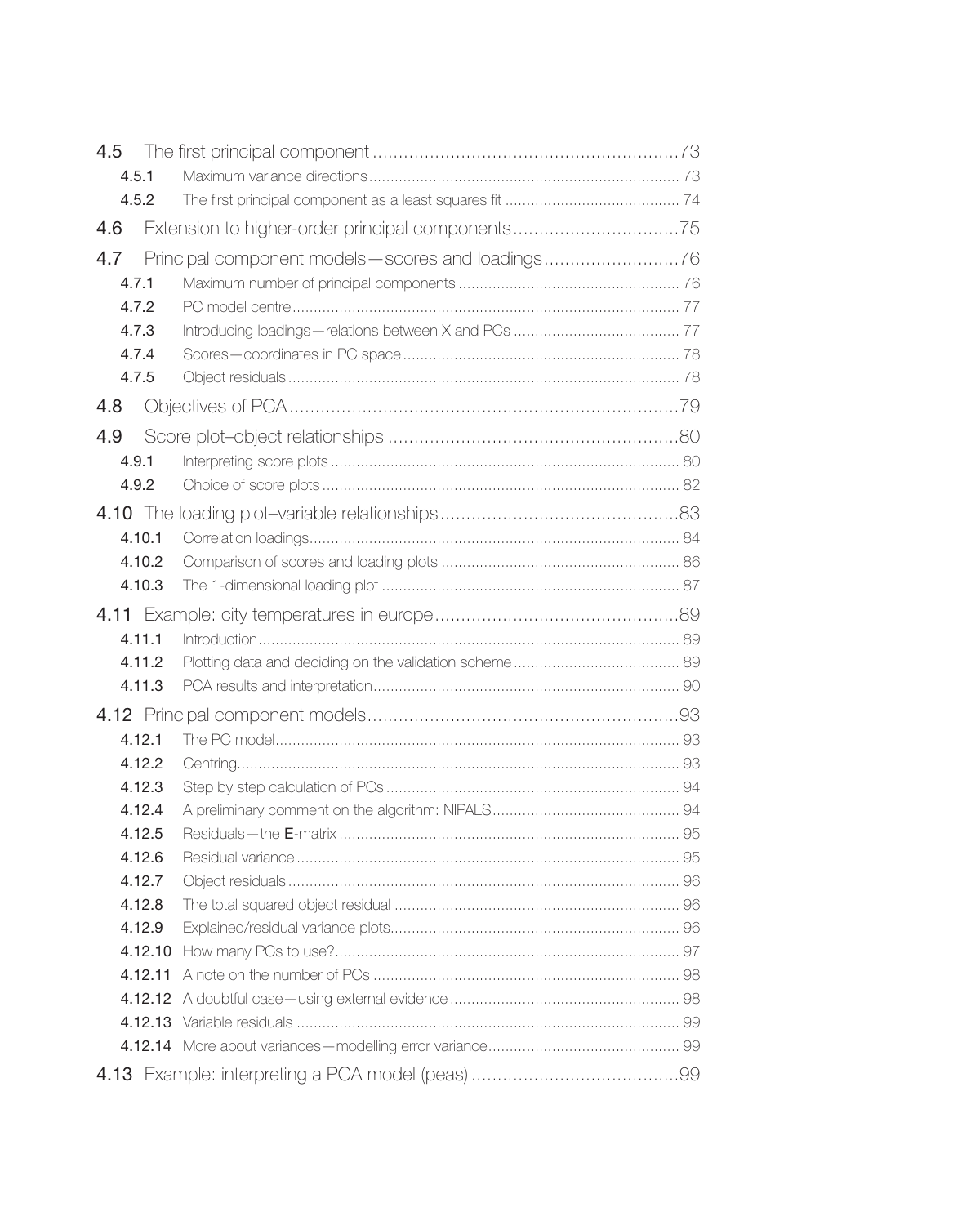<span id="page-3-0"></span>

|      | 4.13.1 |                                                                  |     |
|------|--------|------------------------------------------------------------------|-----|
|      | 4.13.2 |                                                                  |     |
|      | 4.13.3 |                                                                  |     |
|      | 4.13.4 |                                                                  |     |
|      | 4.13.5 |                                                                  |     |
|      |        |                                                                  |     |
| 4.15 |        |                                                                  |     |
| 4.16 |        |                                                                  |     |
|      |        | Chapter 5: Preprocessing                                         | 107 |
| 5.1  |        |                                                                  |     |
| 5.2  |        |                                                                  |     |
|      | 5.2.1  |                                                                  |     |
|      | 5.2.2  |                                                                  |     |
|      | 5.2.3  |                                                                  |     |
| 5.3  |        |                                                                  |     |
|      | 5.3.1  |                                                                  |     |
|      | 5.3.2  |                                                                  |     |
|      | 5.3.3  |                                                                  |     |
|      | 5.3.4  |                                                                  |     |
|      | 5.3.5  |                                                                  |     |
|      | 5.3.6  |                                                                  |     |
|      | 5.3.7  |                                                                  |     |
| 5.4  |        |                                                                  |     |
|      | 5.4.1  |                                                                  |     |
|      | 5.4.2  | Detailed example: preprocessing gluten-starch mixtures 131       |     |
| 5.5  |        |                                                                  |     |
| 5.6  |        |                                                                  |     |
|      |        | 6. Principal Component Analysis (PCA)-in practice                | 137 |
| 6.1  |        |                                                                  |     |
| 6.2  |        |                                                                  |     |
| 6.3  |        |                                                                  |     |
|      | 6.3.1  |                                                                  |     |
|      | 6.3.2  |                                                                  |     |
|      | 6.3.3  | Interpretation of loading plots-look for important variables 142 |     |
| 6.4  |        |                                                                  |     |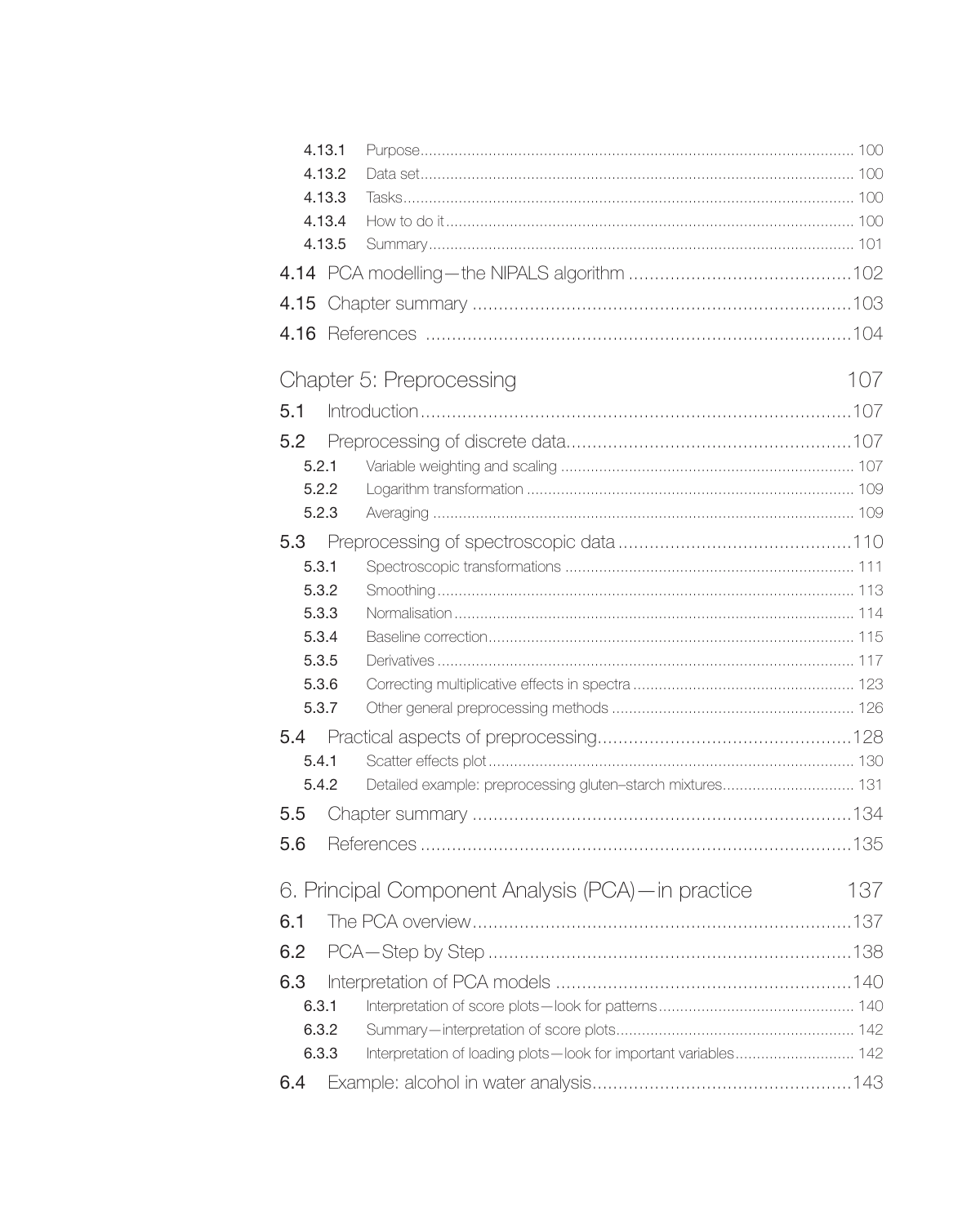<span id="page-4-0"></span>

| 6.5          |                                                                               |     |
|--------------|-------------------------------------------------------------------------------|-----|
| 6.5.1        |                                                                               |     |
| 6.5.2        |                                                                               |     |
| 6.5.3        |                                                                               |     |
| 6.5.4        | Outliers which are truly due to erroneous data were not removed  147          |     |
| 6.5.5        | Outliers that contain important information were removed 147                  |     |
| 6.5.6        |                                                                               |     |
| 6.5.7        | Loadings were interpreted with the wrong number of PCs 147                    |     |
| 6.5.8        | Too much reliance on the standard diagnostics in the computer program without |     |
| 6.5.9        |                                                                               |     |
| 6.6          |                                                                               |     |
| 6.6.1        |                                                                               |     |
| 6.6.2        |                                                                               |     |
| 6.6.3        |                                                                               |     |
| 6.6.4        |                                                                               |     |
| 6.7          |                                                                               |     |
| 6.7.1        |                                                                               |     |
| 6.7.2        |                                                                               |     |
| 6.8          |                                                                               |     |
| 6.8.1        |                                                                               |     |
| 6.8.2        |                                                                               |     |
| 6.8.3        |                                                                               |     |
| 6.8.4        |                                                                               |     |
| 6.9          |                                                                               |     |
| 6.10         |                                                                               |     |
|              | 7. Multivariate calibration                                                   | 161 |
| 7.1          |                                                                               |     |
| 7.2          |                                                                               |     |
| 7.3          |                                                                               |     |
| 7.4          |                                                                               |     |
| 7.4.1        |                                                                               |     |
| 7.4.2        |                                                                               |     |
| 7.4.3        |                                                                               |     |
|              |                                                                               |     |
| 7.5<br>7.5.1 | Number of components/factors (model dimensionality) 166                       |     |
|              |                                                                               |     |
| 7.6          |                                                                               |     |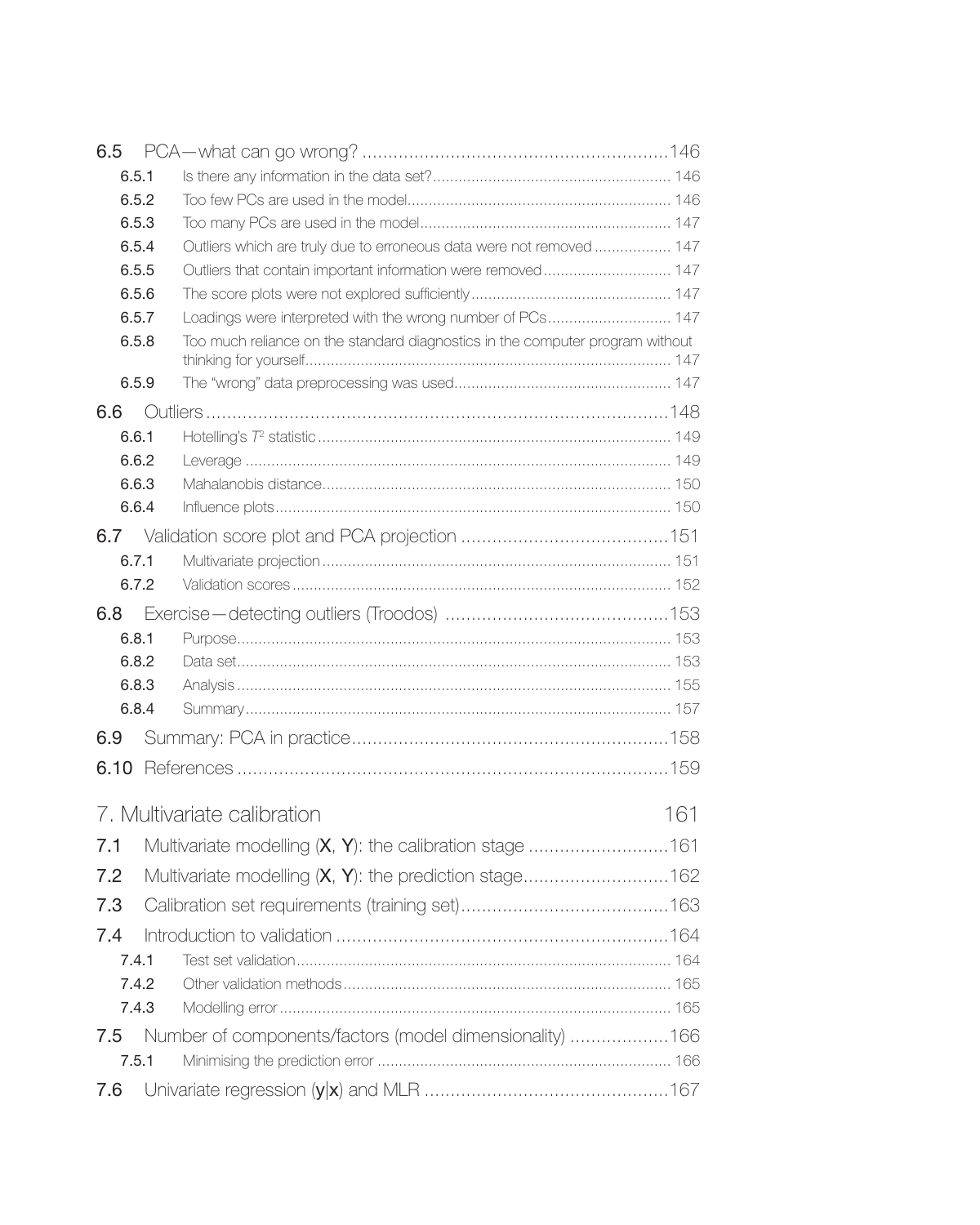<span id="page-5-0"></span>

| 7.6.1   |                                                                        |     |
|---------|------------------------------------------------------------------------|-----|
| 7.6.2   |                                                                        |     |
| 7.7     |                                                                        |     |
| 7.8     |                                                                        |     |
| 7.8.1   |                                                                        |     |
| 7.8.2   |                                                                        |     |
| 7.8.3   | Example: prediction of multiple components in an alcohol mixture  171  |     |
| 7.8.4   |                                                                        |     |
| 7.9     |                                                                        |     |
| 7.9.1   |                                                                        |     |
| 7.9.2   |                                                                        |     |
| 7.9.3   |                                                                        |     |
| 7.9.4   |                                                                        |     |
| 7.9.5   |                                                                        |     |
| 7.9.6   |                                                                        |     |
| 7.9.7   |                                                                        |     |
|         | 7.10 Example—interpretation of PLS1 (octane in gasoline) part 1: model |     |
|         |                                                                        |     |
| 7.10.1  |                                                                        |     |
| 7.10.2  |                                                                        |     |
| 7.10.3  |                                                                        |     |
| 7.10.4  |                                                                        |     |
| 7.10.5  |                                                                        |     |
| 7.10.6  |                                                                        |     |
| 7.10.7  |                                                                        |     |
| 7.10.8  |                                                                        |     |
| 7.10.9  | Always use loading weights for model building and understanding 187    |     |
| 7.10.10 |                                                                        |     |
| 7.10.11 |                                                                        |     |
| 7.10.12 |                                                                        |     |
| 7.10.13 |                                                                        |     |
|         | 7.10.14 O-residuals                                                    | 191 |
|         |                                                                        |     |
|         |                                                                        |     |
| 7.10.17 |                                                                        |     |
| 7.10.18 |                                                                        |     |
|         |                                                                        |     |
| 7.10.20 |                                                                        |     |
|         |                                                                        |     |
| 7.11.1  |                                                                        |     |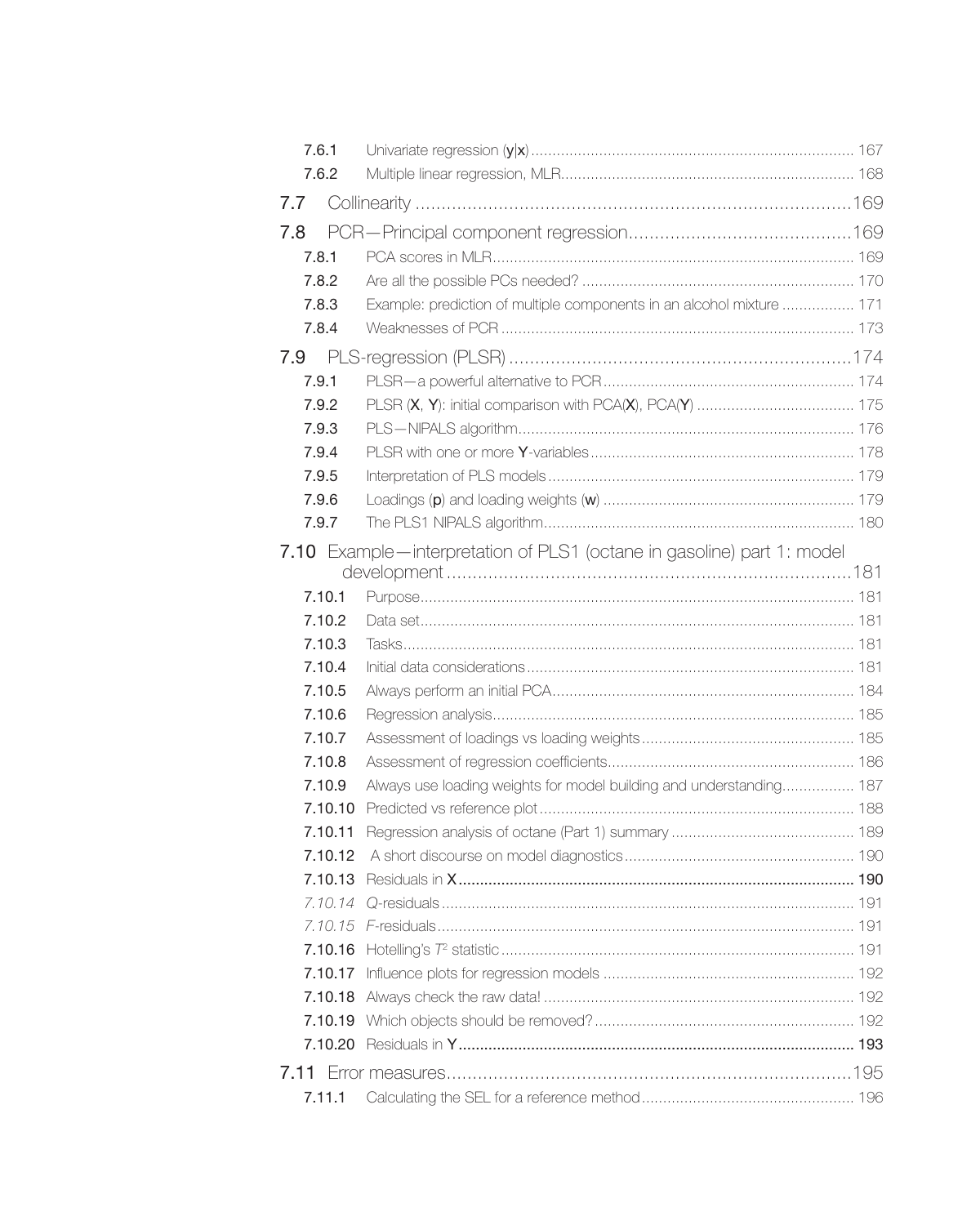<span id="page-6-0"></span>

| 7.11.2           |                                                                             |     |
|------------------|-----------------------------------------------------------------------------|-----|
| 7.11.3           |                                                                             |     |
| 7.11.4           | Example-interpretation of PLS1 (octane in gasoline) Part 2: advanced        |     |
| 7.11.5           |                                                                             |     |
| 7.11.6           |                                                                             |     |
| 7.11.7           |                                                                             |     |
|                  |                                                                             |     |
| 7.12.1           |                                                                             |     |
| 7.12.2           |                                                                             |     |
| 7.12.3           |                                                                             |     |
| 7.12.4           |                                                                             |     |
| 7.12.5           | Example—interpretation of PLS1 (octane in gasoline) Part 3: prediction  206 |     |
|                  | 7.13 Uncertainty estimates, significance and stability-Martens' uncertainty |     |
|                  |                                                                             |     |
| 7.13.1           |                                                                             |     |
| 7.13.2           |                                                                             |     |
| 7.13.3           |                                                                             |     |
| 7.13.4           |                                                                             |     |
| 7.13.5<br>7.13.6 |                                                                             |     |
| 7.13.7           |                                                                             |     |
| 7.13.8           |                                                                             |     |
| 7.13.9           |                                                                             |     |
| 7.13.10          |                                                                             |     |
|                  |                                                                             |     |
|                  |                                                                             |     |
| 7.14.1           |                                                                             |     |
| 7.14.2           |                                                                             |     |
| 7.14.3           | Possible reasons for bad modelling or validation results  218               |     |
|                  |                                                                             |     |
|                  |                                                                             |     |
|                  |                                                                             |     |
|                  | 8. Principles of Proper Validation (PPV)                                    | 221 |
| 8.1              |                                                                             |     |
| 8.2              |                                                                             |     |
| 8.3              |                                                                             |     |
| 8.4              |                                                                             |     |
| 8.4.1            | Test set validation-a necessary and sufficient paradigm  224                |     |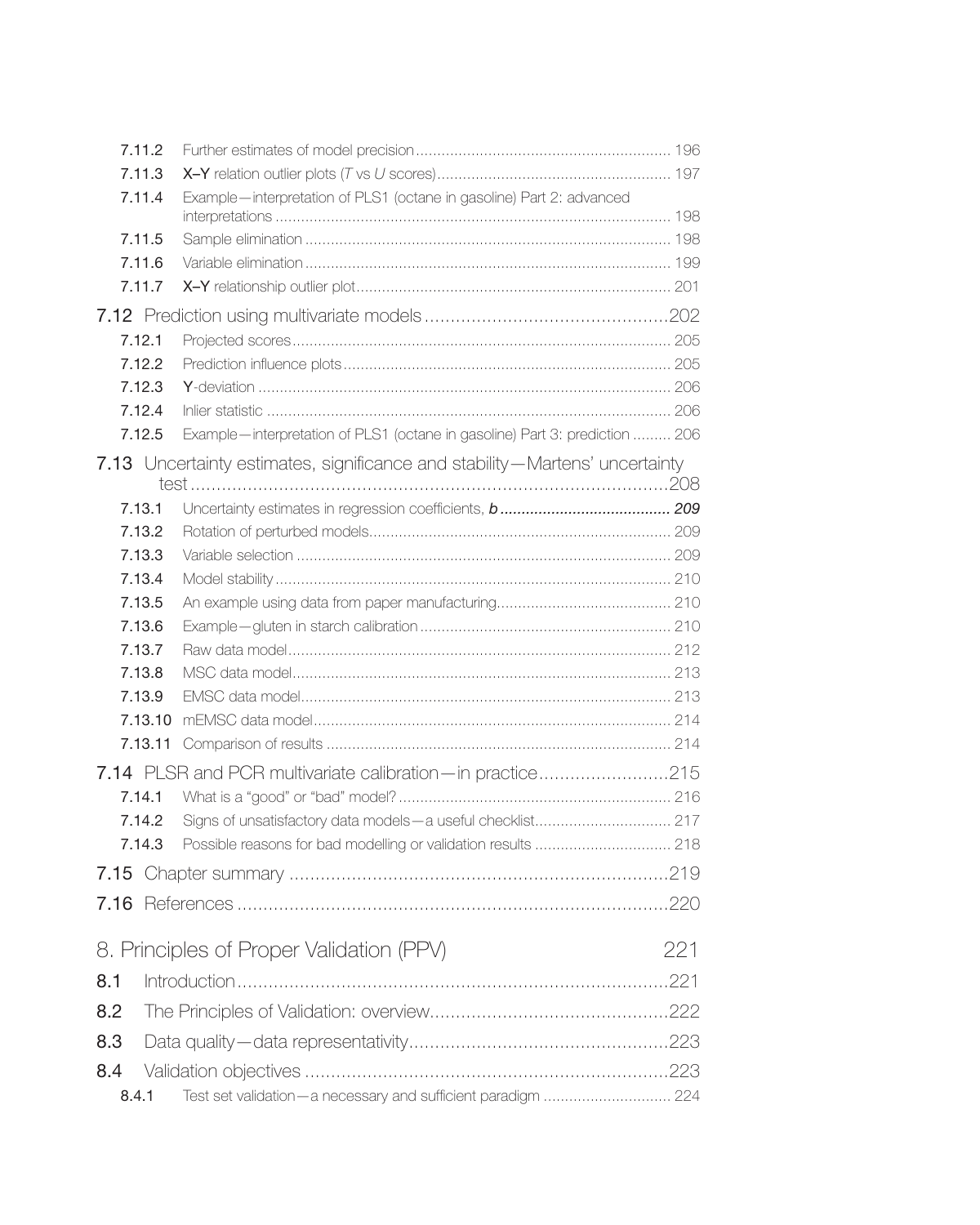<span id="page-7-0"></span>

| 8.4.2 |                                                                                                                                            |     |
|-------|--------------------------------------------------------------------------------------------------------------------------------------------|-----|
| 8.5   | Fallacies and abuse of the central limit theorem 225                                                                                       |     |
| 8.6   |                                                                                                                                            |     |
| 8.7   |                                                                                                                                            |     |
| 8.8   |                                                                                                                                            |     |
| 8.9   | Verdict on training set splitting and many other myths230                                                                                  |     |
|       | 8.10 Cross-validation does have a role-category and model comparisons<br>235                                                               |     |
| 8.11  | Cross-validation vs test set validation in practice237                                                                                     |     |
|       |                                                                                                                                            |     |
| 8.13  |                                                                                                                                            |     |
| 8.14  |                                                                                                                                            |     |
| 8.15  |                                                                                                                                            |     |
|       | 9. Replication - replicates - but of what?                                                                                                 | 243 |
| 9.1   |                                                                                                                                            |     |
| 9.2   |                                                                                                                                            |     |
| 9.3   |                                                                                                                                            |     |
| 9.4   |                                                                                                                                            |     |
| 9.5   | Replication applied to analytical method development249                                                                                    |     |
| 9.6   |                                                                                                                                            |     |
| 9.7   |                                                                                                                                            |     |
|       | 10. An introduction to multivariate classification                                                                                         | 255 |
|       | 10.1 Supervised or unsupervised, that is the question! 255                                                                                 |     |
|       | 10.2 Principles of unsupervised classification and clustering 255                                                                          |     |
|       |                                                                                                                                            |     |
|       |                                                                                                                                            |     |
|       | 10.4.1                                                                                                                                     |     |
|       | 10.5 Partial least squares discriminant analysis (PLS-DA) 276<br>Multivariate classification using class differences, PLS-DA 276<br>10.5.1 |     |
|       |                                                                                                                                            |     |
|       |                                                                                                                                            |     |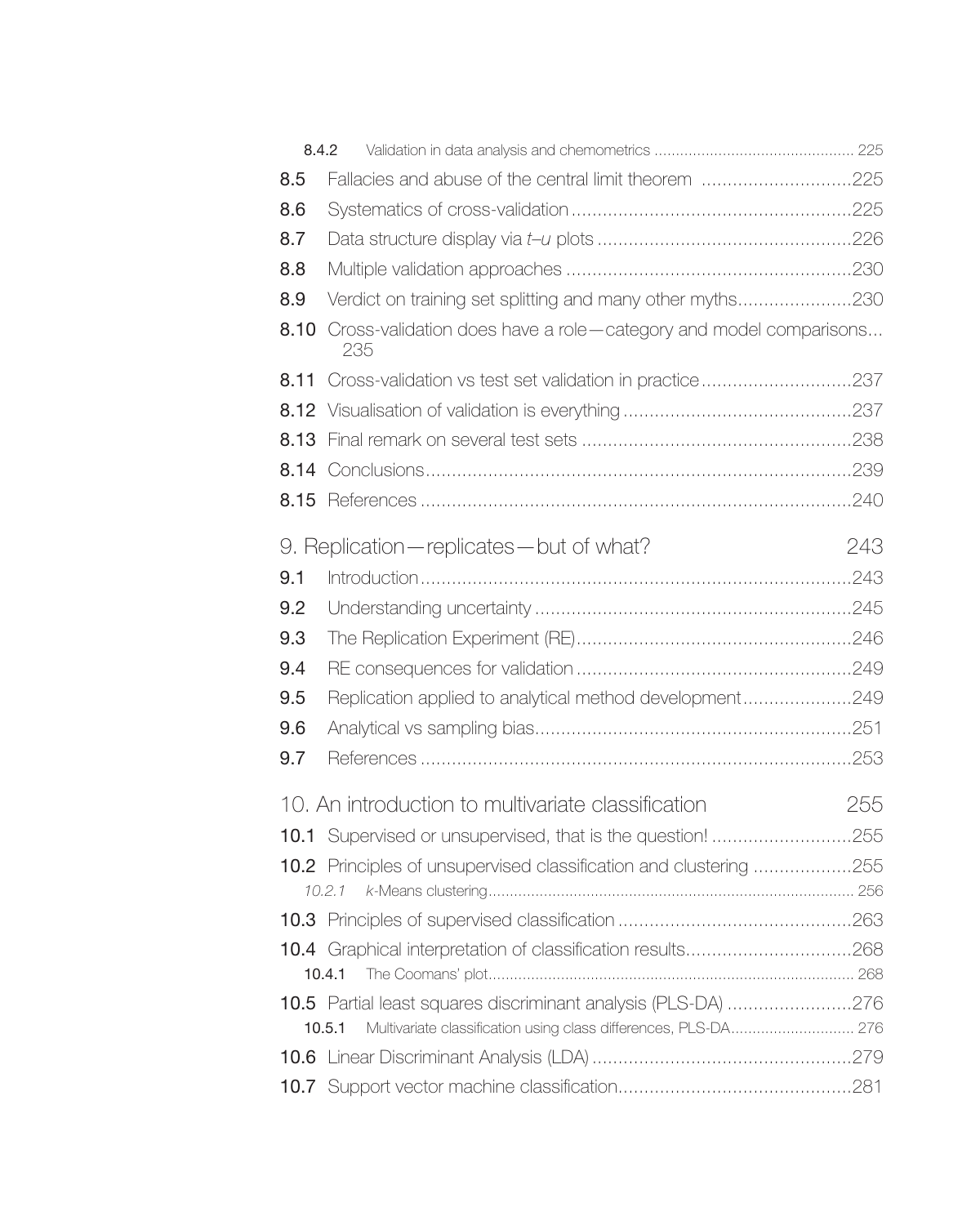<span id="page-8-0"></span>

|        | <b>10.8</b> Advantages of SIMCA over traditional methods and new methods284 |  |
|--------|-----------------------------------------------------------------------------|--|
|        | 10.9 Application of supervised classification methods to authentication of  |  |
| 10.9.1 |                                                                             |  |
| 10.9.2 |                                                                             |  |
| 10.9.3 |                                                                             |  |
| 10.9.4 |                                                                             |  |
| 10.9.5 | Developing a PLS-DA method and application to a test set 288                |  |
| 10.9.6 | Developing a PCA-LDA method and application to a test set 289               |  |
| 10.9.7 |                                                                             |  |
| 10.9.8 |                                                                             |  |
|        |                                                                             |  |
|        |                                                                             |  |

## [Chapter 11. Introduction to Design of Experiment \(DoE\)](#page-0-0)  [Methodology](#page-0-0) 297

| 11.1.1  |  |
|---------|--|
| 11.1.2  |  |
| 11.1.3  |  |
| 11.1.4  |  |
|         |  |
| 11.2.1  |  |
| 11.2.2  |  |
| 11.2.3  |  |
| 11.2.4  |  |
| 11.2.5  |  |
| 11.2.6  |  |
| 11.2.7  |  |
| 11.2.8  |  |
| 11.2.9  |  |
| 11.2.10 |  |
| 11.2.11 |  |
| 11.2.12 |  |
| 11.2.13 |  |
| 11.2.14 |  |
| 11.2.15 |  |
|         |  |
|         |  |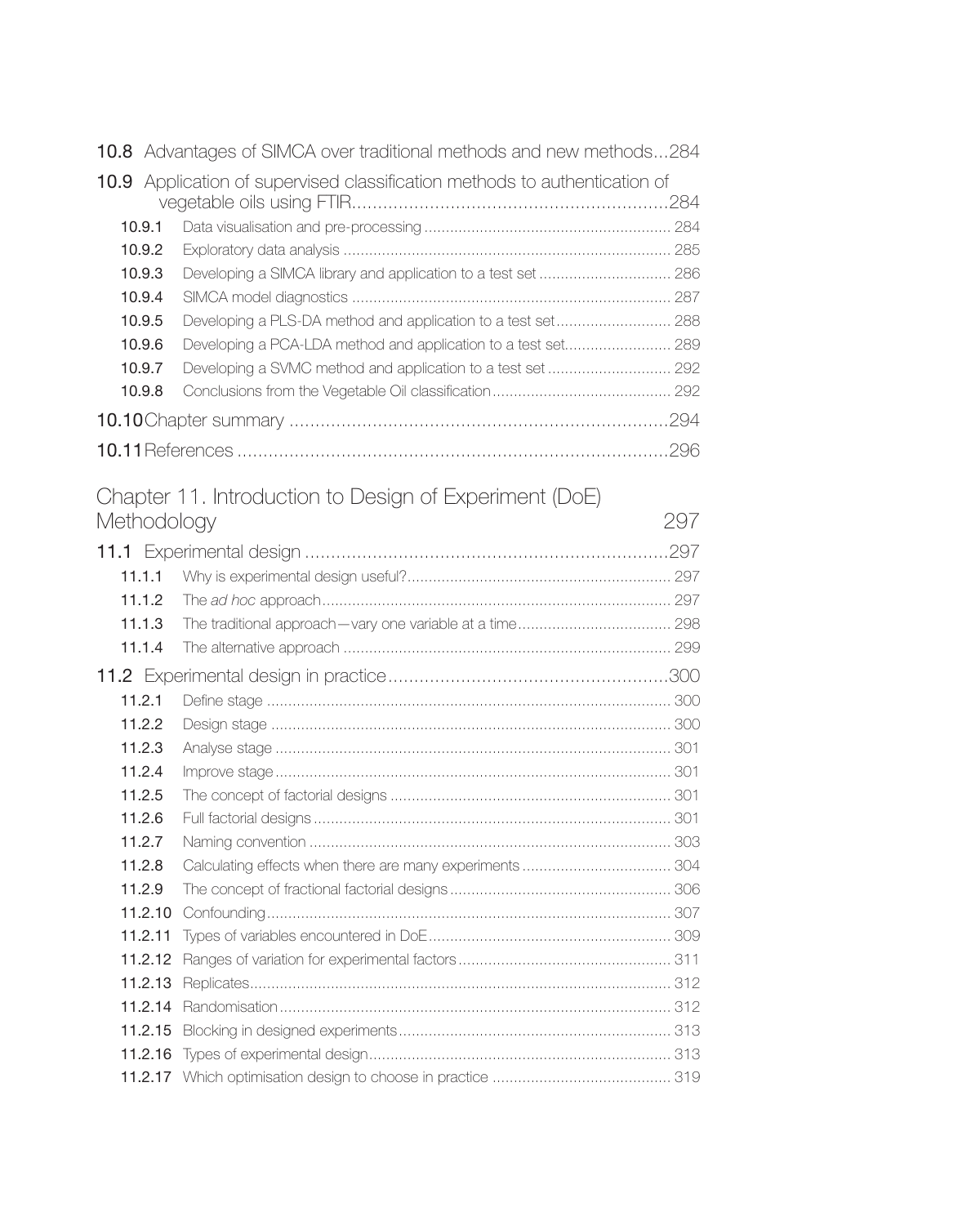<span id="page-9-0"></span>

| 11.2.20 |                                                                                          |     |
|---------|------------------------------------------------------------------------------------------|-----|
| 11.2.21 |                                                                                          |     |
|         |                                                                                          |     |
|         |                                                                                          |     |
|         |                                                                                          |     |
|         | 11.2.25 Example: building the ANOVA table for a 2 <sup>3</sup> full factorial design 326 |     |
|         |                                                                                          |     |
|         |                                                                                          |     |
|         | 11.2.28 Graphical tools used for assessing designed experiments 337                      |     |
|         |                                                                                          |     |
| 11.2.30 |                                                                                          |     |
|         |                                                                                          |     |
|         |                                                                                          |     |
|         |                                                                                          |     |
|         |                                                                                          |     |
|         | Chapter 12. Factor rotation and multivariate curve resolution—                           |     |
|         | introduction to multivariate data analysis, tier II                                      | 391 |
|         |                                                                                          |     |
|         |                                                                                          |     |
|         |                                                                                          |     |
|         |                                                                                          |     |
| 12.3.1  |                                                                                          |     |
| 12.3.2  |                                                                                          |     |
| 12.3.3  |                                                                                          |     |
| 12.3.4  |                                                                                          |     |
|         |                                                                                          |     |
| 12.4.1  |                                                                                          |     |
|         | 12.5 An introduction to multivariate curve resolution (MCR) 398                          |     |
| 12.5.1  |                                                                                          |     |
|         | <b>12.5.2</b> How multivariate curve resolution works                                    | 399 |
| 12.5.3  |                                                                                          |     |
|         |                                                                                          |     |
| 12.6.1  |                                                                                          |     |
| 12.6.2  |                                                                                          |     |
| 12.6.3  |                                                                                          |     |
| 12.6.4  |                                                                                          |     |
| 12.6.5  |                                                                                          |     |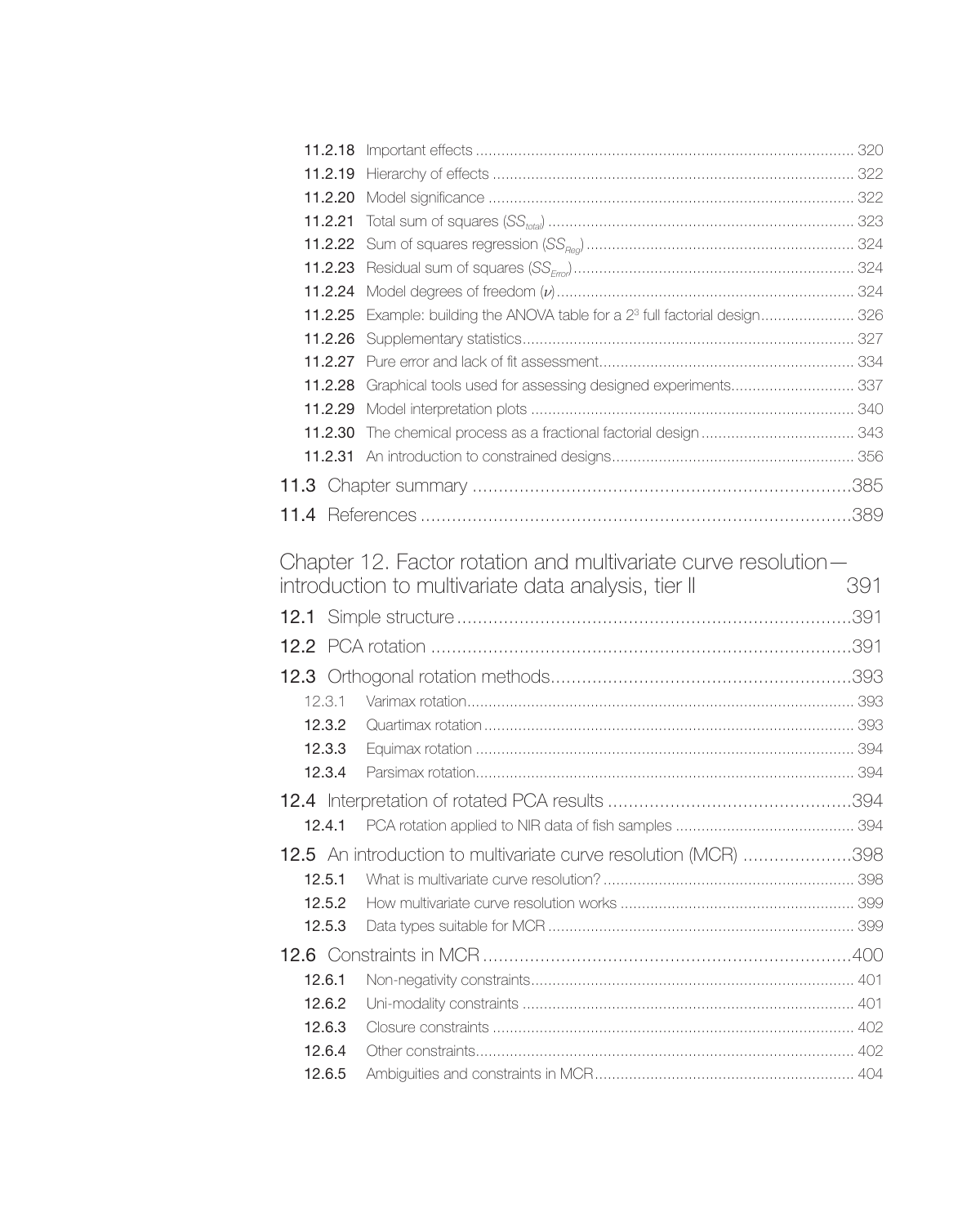<span id="page-10-0"></span>

|        | 12.7 Algorithms used in multivariate curve resolution405                                                  |     |
|--------|-----------------------------------------------------------------------------------------------------------|-----|
| 12.7.1 |                                                                                                           |     |
| 12.7.2 | Multivariate curve resolution-alternating least squares (MCR-ALS) 405                                     |     |
| 12.7.3 |                                                                                                           |     |
| 12.7.4 |                                                                                                           |     |
| 12.7.5 | Tuning the sensitivity of the analysis to pure components  408                                            |     |
|        |                                                                                                           |     |
| 12.8.1 |                                                                                                           |     |
| 12.8.2 |                                                                                                           |     |
| 12.8.3 |                                                                                                           |     |
| 12.8.4 | Practical use of estimated concentrations and spectra and quality checks 409                              |     |
| 12.8.5 |                                                                                                           |     |
|        |                                                                                                           |     |
|        |                                                                                                           |     |
|        |                                                                                                           |     |
|        | Chapter 13. Process analytical technology (PAT) and its role in the<br>quality by design (QbD) initiative | 417 |
|        |                                                                                                           |     |
|        |                                                                                                           |     |
| 13.2.1 | The International Conference on Harmonisation (ICH) guidance  419                                         |     |
| 13.2.2 |                                                                                                           |     |
|        |                                                                                                           |     |
| 13.3.1 |                                                                                                           |     |
| 13.3.2 |                                                                                                           |     |
|        |                                                                                                           |     |
|        |                                                                                                           |     |
|        |                                                                                                           |     |
|        | <b>13.5</b> Chemometrics: the glue that holds QbD and PAT together431                                     |     |
| 13.5.1 | A new approach to batch process understanding: relative time modelling 432                                |     |
| 13.5.2 |                                                                                                           |     |
| 13.5.3 |                                                                                                           |     |
| 13.5.4 |                                                                                                           |     |
| 13.5.5 |                                                                                                           |     |
| 13.5.6 | Continuous pharmaceutical manufacturing: the embodiment of QbD and PAT 442                                |     |
|        | <b>13.6</b> An introduction to multivariate statistical process control (MSPC) 444                        |     |
| 13.6.1 |                                                                                                           |     |
| 13.6.2 | Multivariate statistical process control (MSPC) principles  447                                           |     |
| 13.6.3 | Total process measurement system quality control (TPMSQC)  448                                            |     |